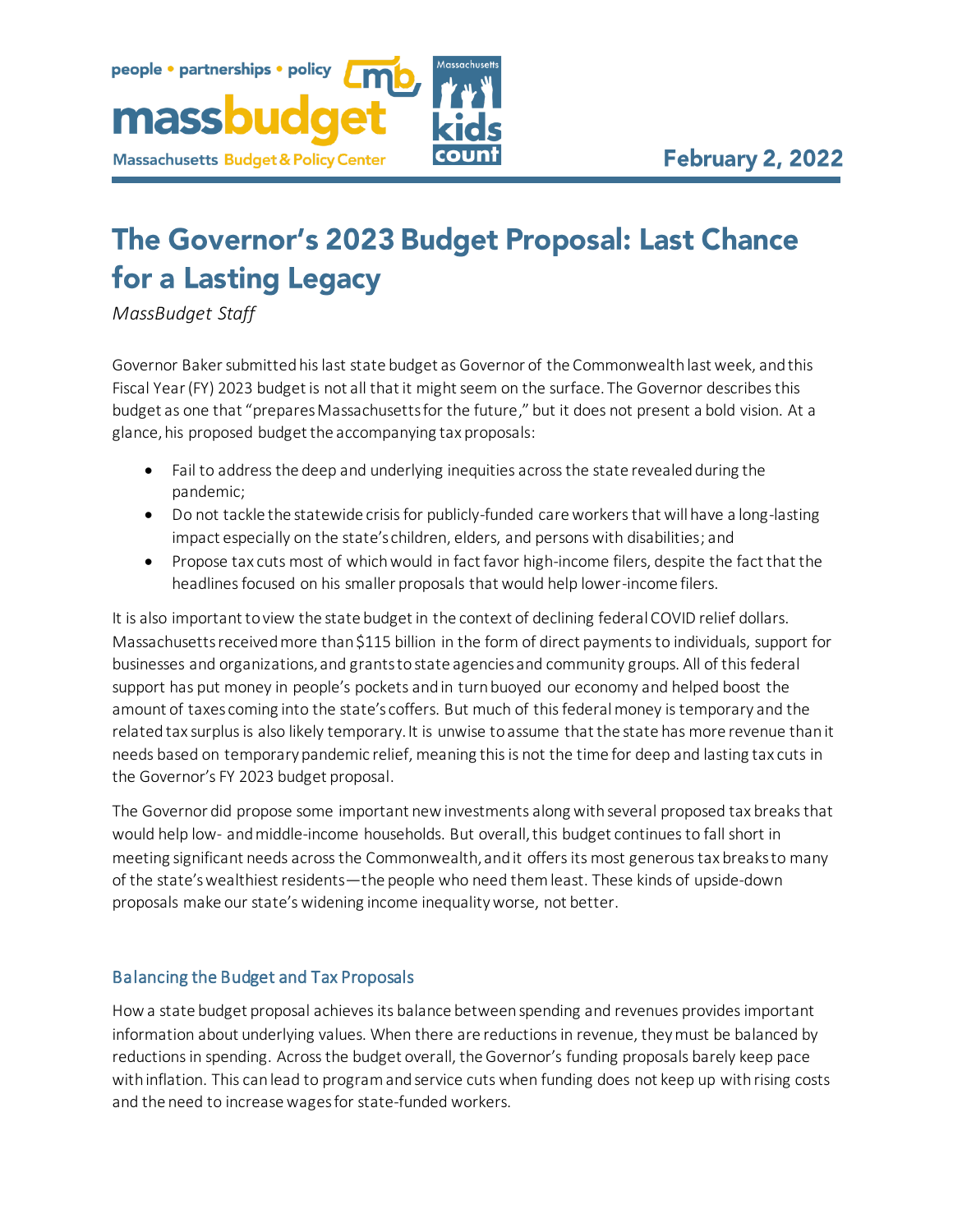The Governor's FY 2023 state budget proposes several changes to the state's tax code, including two that primarily benefit the state's highest-income residents and that together will cost the state \$348 million in lost revenue annually. Unfortunately, these measures would cut revenue at a time when the state needs it to sustain investmentsbeyond the pandemic as it moves towards an equitable recovery.

The first proposal reduces the state tax rate on short-term capital gains, cutting the current rate from 12 percent to 5 percent which will cost the Commonwealth \$117 million and directly affect 150,000 people. A short-term capital gain is the profit made from selling an investment (like a stock) that has been held for less than a year. Approximately 80 percent of the tax break will go into the pockets of the state's highest income 1 percent of residents, while only about 3 percent will go to middle- or low-income people – representing the bottom 80 percent of households.

A second proposed tax change would modify the state tax on estates and would cost Massachusetts an estimated \$231 million in revenue each year. Estate taxes are paid by an estate of a high-wealth individual at the time of death. The current estate tax threshold is \$1 million, and estates below the million-dollar threshold are fully exempt from the tax. Estates above the threshold currently pay a tax on the full value of their estate, which is sometimes referred to as the "estate tax cliff." The Governor's proposal would increase the threshold to \$2 million and change the structure of the tax so that it would apply only to the value of the estate above the threshold.

The Governor's proposal is an expensive tax break for the Commonwealth, as the state would lose hundreds of millions of dollars every year, and this money would be going back to the holders of these large estates who are some of the wealthiest families in the Commonwealth. Any reduction to the estate tax by definition only benefits people who hold enough wealth (above \$1 million currently) when they die that they are subject to an estate tax. The Massachusetts estate tax is graduated, and under current law the rates rise from 4 percent of the value of estates of about \$1 million to 16 percent for larger estate amounts.

- According to a recent analysis prepared by the Mass. Department of Revenue, there were 4,274 estates taxed in Massachusetts in 2017, a year in which the state registered close to 58,900 deaths. Based on those figures, almost two-thirds of the value of the Governor's proposed estate tax break would go to the wealthiest two-fifths of the estates that are currently subject to tax. These are estates valued over about \$2.25 million.
- At the same time, the Governor's proposed estate tax change is not needed to eliminate one of the Governor's concerns with the current estate tax. The so-called estate tax cliff could be eliminated with only a few million dollars of total revenue loss by instead creating a small tax credit just above the tax threshold that phases out quickly (for example as set out in [H.3038](https://malegislature.gov/Bills/192/H3038)[/S.1884](https://malegislature.gov/Bills/192/S1884)). This would ensure that estates right above the threshold would pay less tax without providing large tax benefits to the biggest estates.

In addition to his proposals for capital gains and estate taxation, the Governor's budget proposal would also make the tax system more regressive because it does not include language further delaying the FY 2023 implementation of a tax deduction for charitable contributions.

• Large contributors generally already receive a federal tax break on their contributions. Slightly more than half of the value of tax breaks from a state charitable tax deduction going into effect in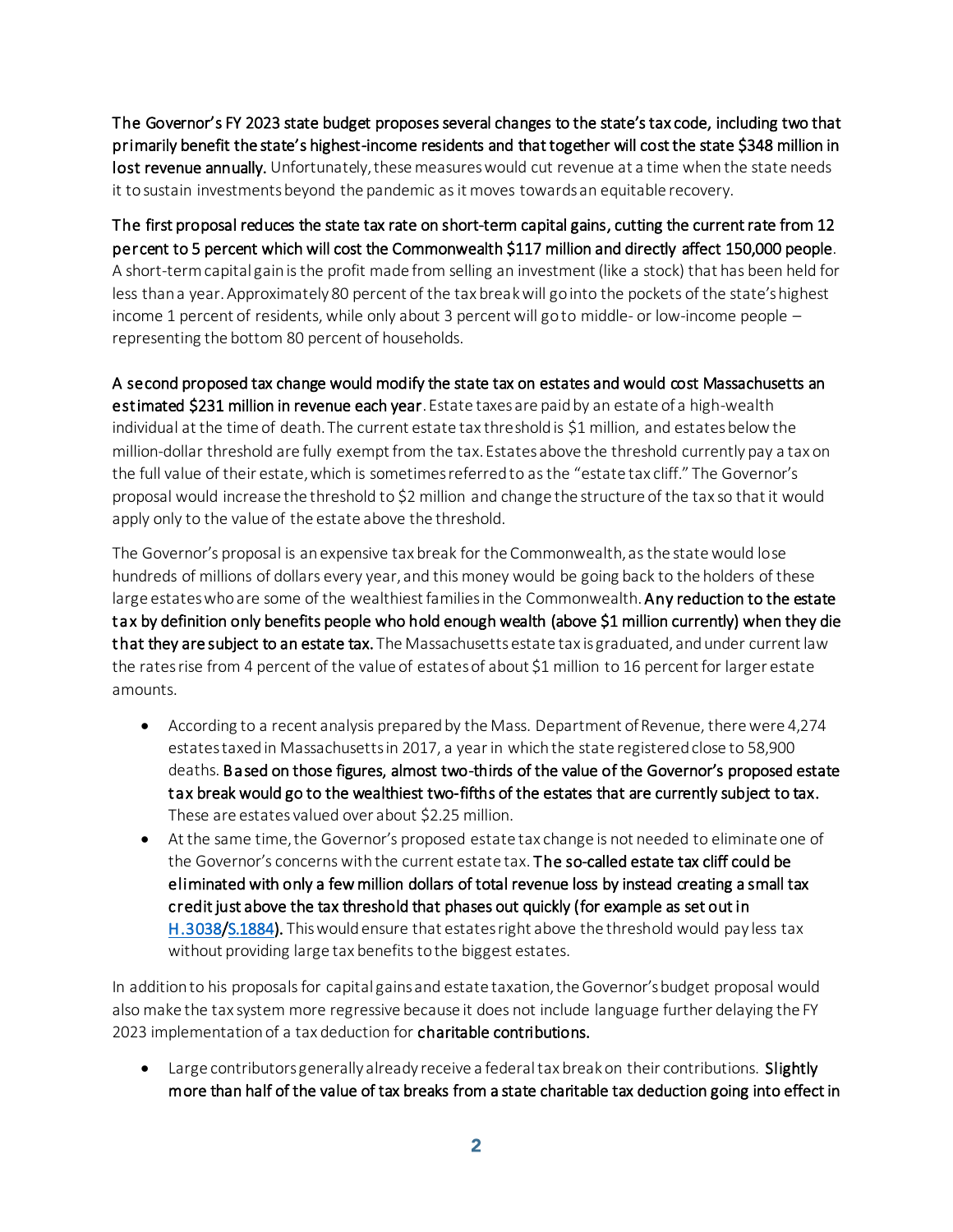FY 2023 would go to the tiny minority of tax filers with income over \$1 million. Once in effect, the full year's revenue loss would be about \$300 million annually.

• The benefit of this tax break would flow mostly to taxpayers whose incomes are so large that they choose not to take a standard deduction and choose instead to itemize their deductions. If Massachusetts lawmakers want to establish a state charitable deduction that would be targeted to middle- and lower-income taxpayers, they could do so by making the state deduction available only to tax filers that were not also claiming the deduction on their federal taxes. This would also retain most of the revenue that would otherwise be lost to this tax cut.

In contrast to these three tax breaks for the state's highest-income households, the Governor proposes other tax changes that would spread benefits across all income levels:

- A proposal to double the value of the refundable dependent tax credit for families caring for dependents such as children or elders would cost the state a total of about \$167 million each year.
- A proposal to increase the maximum allowable renters' deduction from \$3,000 to \$5,000 would provide tax benefits to renters at all income levels. Because low-income tax filers are more likely to rent than upper-income tax filers theywould benefit from this increase in the deduction amount. But this is not a refundable credit, so renters may be less able to apply this additional deduction against other taxable income.

Finally, there are two tax proposals in the Governor's budget that are truly targeted to low-income tax filers, though their total benefits are a small fraction of the tax cuts proposed, especially in contrast to the tax breaks that would -chiefly benefit high-income filers:

- First, the Governor proposes a \$41 million tax break that aligns the state's income threshold "no tax status" with the higher federal levels, which would provide an average benefit of \$175 for low- and moderate-income filers. The total value of this tax break is not larger because many lowincome people currently receive a refund and will continue to file income taxes to collect that check.
- Second, the Governor proposes doubling the value of the refundable senior circuit breaker credit for low- and moderate-income elders who have especially high housing costs. This change would cost the state an additional \$67 million annually in forgone revenue.

The budget counts on approximately \$50 million in revenue from assorted tax settlements and judgments over the course of the year. The Governor also proposes various changes to the income tax code that would bring the state into conformity with the federal code. The intent of this change is to simplify tax filing and would bring in about \$27 million in additional revenue.

| FY 2023 BUDGET REVENUE INITIATIVES<br>$(5 millions)$ |  |
|------------------------------------------------------|--|
| <b>TAX REVENUES</b>                                  |  |
| Lowering the Tax Rate on Short-Term Capital Gains    |  |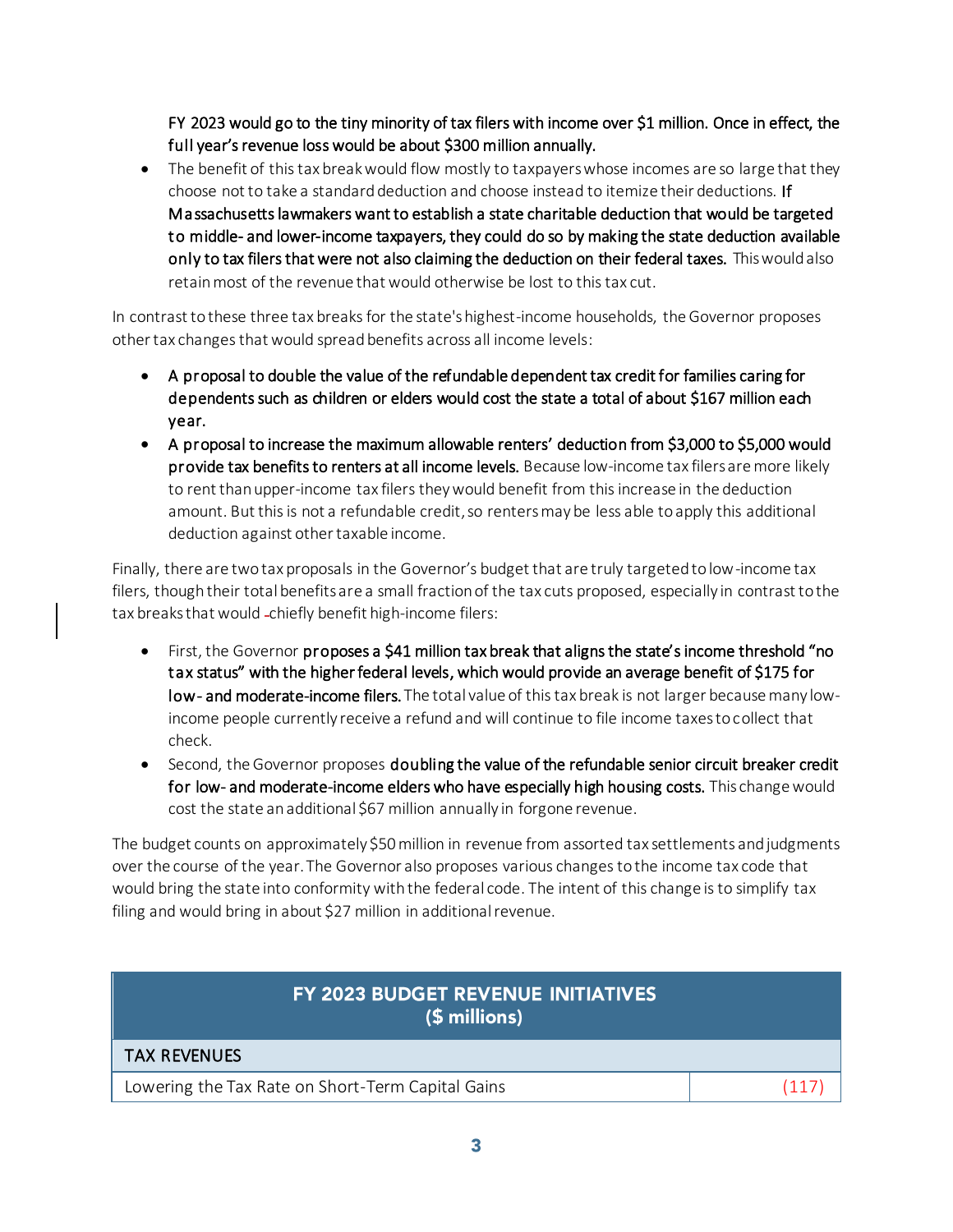| Reducing the Number of Households Subject to the Estate Tax            | (231) |
|------------------------------------------------------------------------|-------|
| Doubling the Child Care & Dependent Tax Credit                         | (167) |
| Increasing the Rental Deduction                                        |       |
| Increasing Threshold for No Tax Status to Align with Federal Threshold | (41)  |
| Doubling the Senior Circuit Breaker Credit                             | (60)  |
| Tax-Related Settlements and Judgments                                  | 50    |
| Federal Conformity and Other Statutory Updates                         | 27    |
| <b>TOTAL</b>                                                           |       |

#### Non-Tax Revenue Proposals

The Governor's budget includes proposals that would end the practice of charging fees to individuals convicted of crimes as part of their parole or probation which results in an estimated \$4 million less in fees. These individuals and their families often face financial struggles that are compounded by these fees and which make it more difficult to transition successfully from incarceration. Several of his other proposals would bring in new or additional non-tax revenues to balance the budget including:

- Counting on \$35 million from expanded sports betting as he has in several prior years;
- Expanding access to the state's lottery by allowing purchases by debit card;
- Expanding the ability of the state's MassHealth program to negotiate rebate agreements directly with manufacturers for additional medications and other products.

As has been the case for many years, the budget continues to postpone a 2012 statutory requirement that the revenue received each year from the Master Tobacco Settlement be used to support health insurance costs for retired state employees. Starting in FY 2022, the full value of that funding (more than \$250 million) should be used for that purpose. The Governor proposes using only \$25 million of the total.

One of the largest changes to non-tax revenue in the FY 2023 budget is a dramatic anticipated drop in the a mount of federal revenue coming to Massachusetts. This is primarily a result in an expected end to pandemic-related increased reimbursement for the state's Medicaid program (MassHealth). See below for further discussion.

## Housing Proposals

While some of the previously mentioned tax changes proposed in the Governor's budget would help some low-income renters with their housing costs, on the spending side the Governor's budget falls quite short.

The Governor's FY 2023 housing budget represents a case study in the interplay between community need, new federal funding, and ongoing state support. Prior to the pandemic the need for rental assistance far outstripped the resources available in the budget. Programs like the Massachusetts Rental Voucher Program (MRVP) and Rental Assistance for Families in Transition (RAFT) were chronically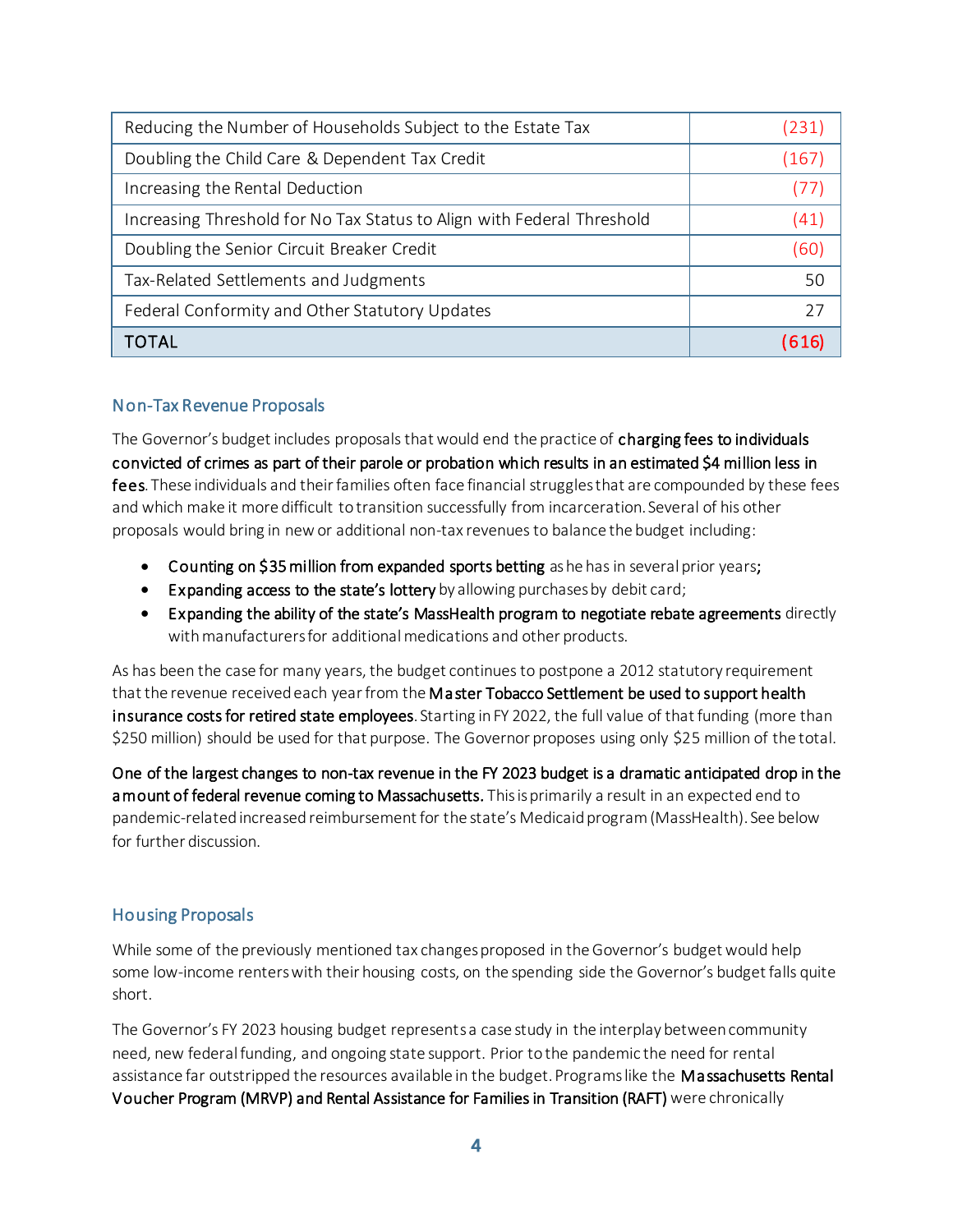underfunded and not always well-suited to meet the needs of people across the Commonwealth struggling to find and stay in affordable rental housing.

The Governor's budget proposal includes an increase of \$58 million over FY 2022 funding for the RAFT program and funding for MRVP that does not even keep up with inflation. However, the Governor's Eviction Diversion Initiative spent close to \$50 million *in just one month* in new federal rental assistance funding to meet the growing need for rental assistance. These federal dollars have been critical during the pandemic to help fill the substantial unmet need in programs such as RAFT and MRVP, but the federal funding will likely soon go away. Given the need for rental assistance unearthed during the pandemic, the Governor's proposed spending will not likely come close to meeting post-pandemic need. Moreover, the federal funding has been more flexible in several important waysthan similar state programs and consequently have been better able to assist families and individuals.

### Transportation Proposals

The Governor's budget proposal brings state aid to the MBTA back to \$187 million, the level where it stood before FY 2018. Adjusted for inflation, Governor's proposal stands 13 percent below its FY 2017 level.

Meanwhile, the Governor proposes holding the Regional Transit Authorities (RTAs) level-funded at \$94 million, the same amount as they received in FY 2021 and FY 2022. In effect, this is a cut in state funding during this period of relatively high inflation, leaving the annual budget support to fall further behind as the costs of fuel, paying bus drivers, and other expenses have grown briskly. While it is true that the RTAs have been receiving extraordinary sums of federal support, the Governor's level-funded budget sets up the RTAs for a funding cliff when federal support runs out.

#### Education Proposals

The Governor's FY 2023 budget proposal contains the funding for Chapter 70 school aid and grant programs connected to implementing the Student Opportunity Act (SOA). Implementation of this law, passed in 2019, was delayed by one year, so FY 2023 is the second year of what is now a six-year funding schedule. The Governor's proposal (\$591 million or 10 percent above FY 2022) represents the planned increase for the second year. This funding should especially help districts serving more low-income students continue to sustain some of the important educational services and programs that have been initiated with new one-time federal funding.

While the proposal contains strong overall increases to support SOA implementation, the Governor did not fully fund charter school reimbursements by FY 2023, as intended within SOA. Instead, the proposal would leave us a year behind on this pledge, with districts receiving \$24 million less overall than they would have received had this program received full funding.

The Governor's budget proposal for early education and care, on the other hand, represents a cut of over \$131 million (14 percent) from current year funding. This dramatic decrease in state funding is an even